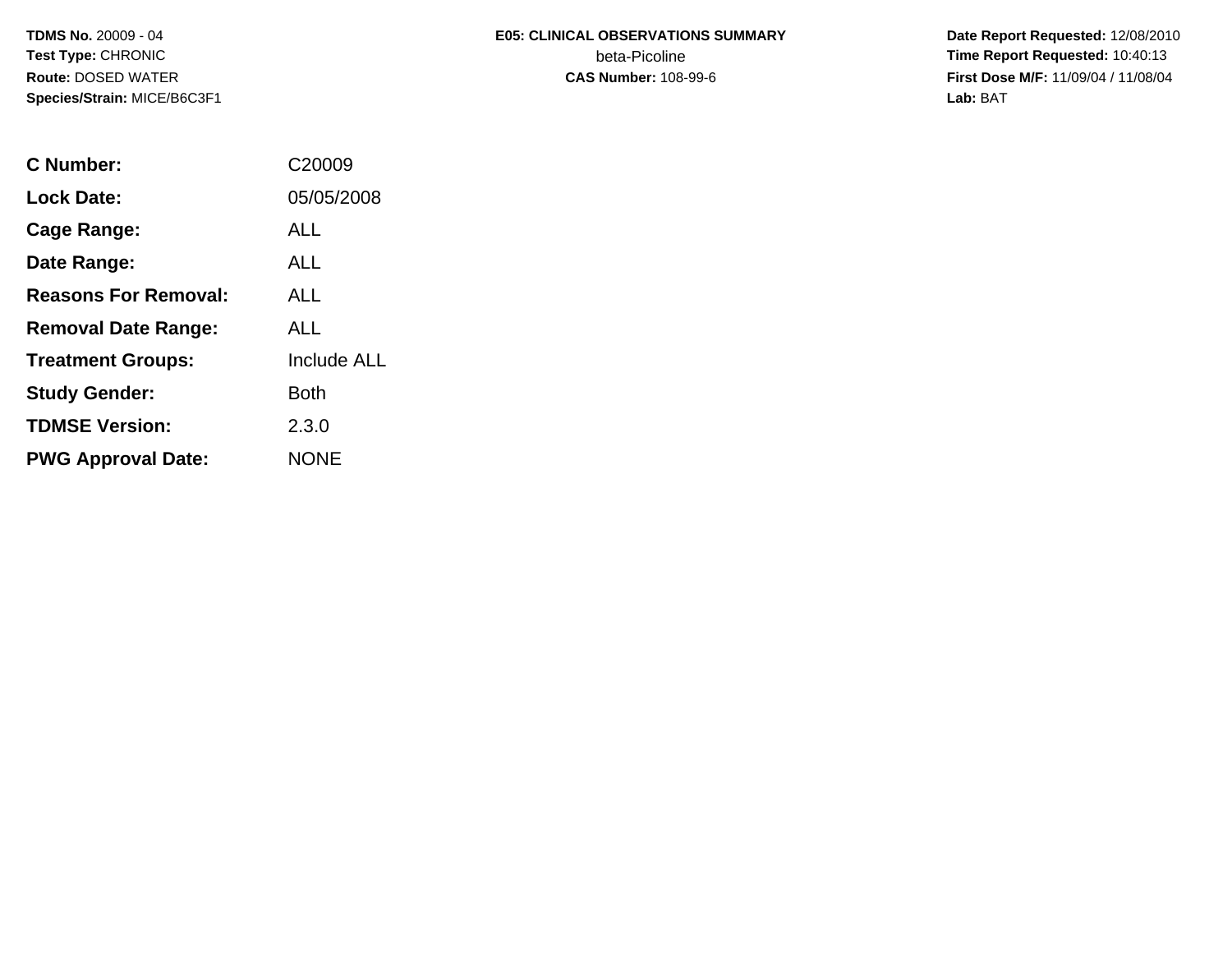# **E05: CLINICAL OBSERVATIONS SUMMARY**beta-Picoline<br>CAS Number: 108-99-6

 **Date Report Requested:** 12/08/2010 **Time Report Requested:** 10:40:13 **First Dose M/F:** 11/09/04 / 11/08/04<br>Lab: BAT **Lab:** BAT

| <b>SEX: MALE</b>                     | <b>WEEK: 105</b> |                        |                |                        |                |                        |                |                        |
|--------------------------------------|------------------|------------------------|----------------|------------------------|----------------|------------------------|----------------|------------------------|
|                                      | $0$ mg/l         |                        | 312.5 mg/l     |                        | 625 mg/l       |                        | 1250 mg/l      |                        |
| <b>OBSERVATION</b>                   | <b>CURRENT*</b>  | TOTAL+                 | <b>CURRENT</b> | <b>TOTAL</b>           | <b>CURRENT</b> | <b>TOTAL</b>           | <b>CURRENT</b> | <b>TOTAL</b>           |
| <b>Eye Abnormality</b>               | 0/0              | 3/50<br><b>DAY 337</b> | 0/0            | 2/50<br>DAY 505        | 0/0            | $2/50$<br>DAY 589      | 0/0            | 6/50<br><b>DAY 421</b> |
| Lethargic                            | 0/0              | 1/50<br>DAY 645        | 0/0            | 0/50                   | 0/0            | 0/50                   | 0/0            | 0/50                   |
| <b>Mass</b><br>Appendage             | 0/0              | 0/50                   | 0/0            | 1/50<br>DAY 449        | 0/0            | 1/50<br>DAY 617        | 0/0            | 0/50                   |
| <b>Mass</b><br>Head                  | 0/0              | 2/50<br>DAY 505        | 0/0            | 1/50<br><b>DAY 701</b> | 0/0            | $2/50$<br>DAY 617      | 0/0            | 0/50                   |
| <b>Mass</b><br>Torso/Dorsal          | 0/0              | 1/50<br>DAY 589        | 0/0            | 0/50                   | 0/0            | 0/50                   | 0/0            | 0/50                   |
| <b>Ruffled Fur</b>                   | 0/0              | 1/50<br>DAY 645        | 0/0            | 1/50<br>DAY 589        | 0/0            | 0/50                   | 0/0            | 0/50                   |
| <b>Thin</b>                          | 0/0              | 0/50                   | 0/0            | 1/50<br>DAY 589        | 0/0            | 1/50<br><b>DAY 477</b> | 0/0            | 1/50<br>DAY 505        |
| <b>Ulcer/Abscess</b><br>Torso/Dorsal | 0/0              | 1/50<br><b>DAY 701</b> | 0/0            | 0/50                   | 0/0            | 1/50<br>DAY 617        | 0/0            | 0/50                   |

\* ANIMALS WITH OBSERVATION IN CURRENT PERIOD / TOTAL ANIMALS OBSERVED IN CURRENT PERIOD (WITHIN 30 DAYS OF RUN DATE)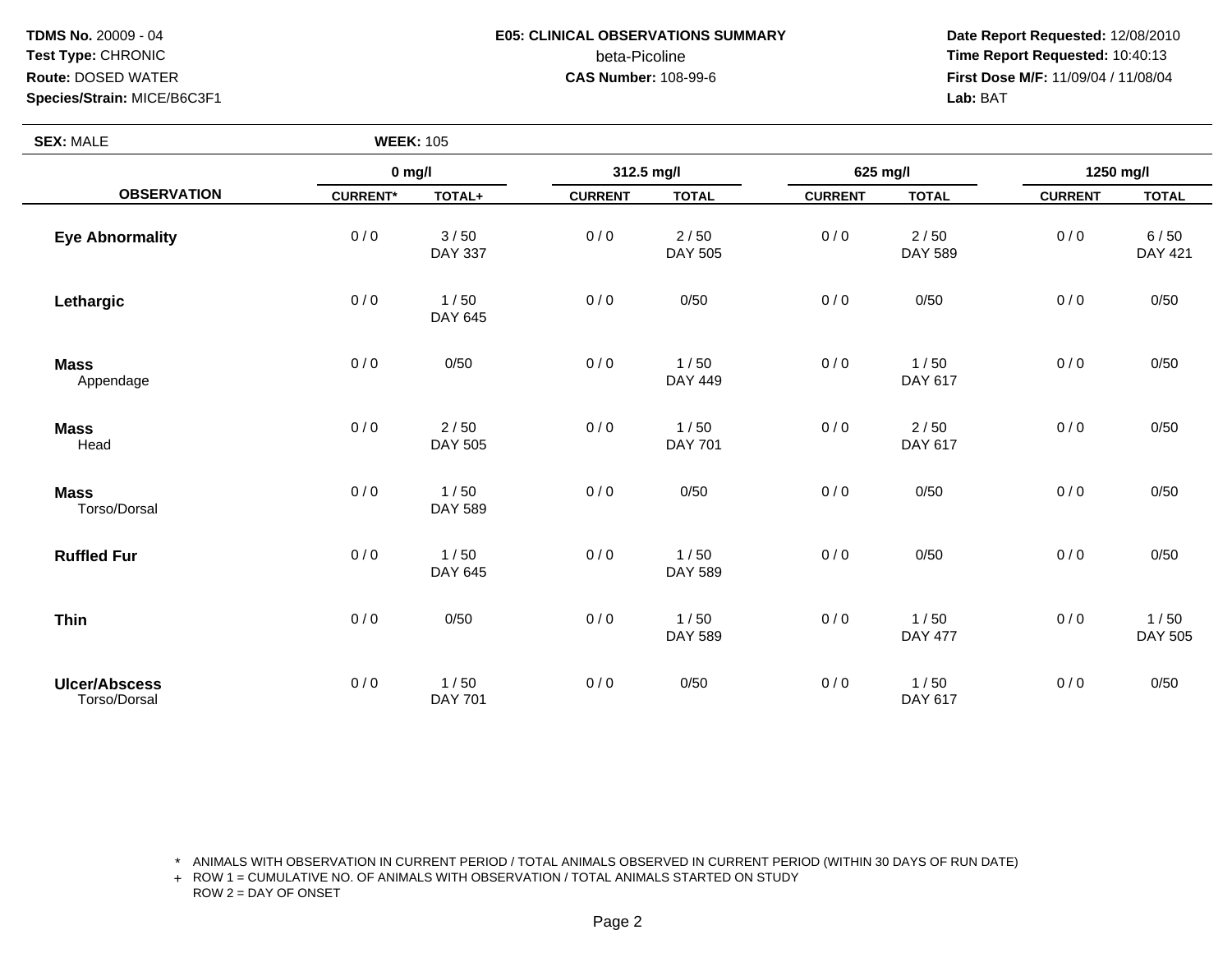# **E05: CLINICAL OBSERVATIONS SUMMARY**beta-Picoline<br>CAS Number: 108-99-6

 **Date Report Requested:** 12/08/2010 **Time Report Requested:** 10:40:13 **First Dose M/F:** 11/09/04 / 11/08/04<br>Lab: BAT **Lab:** BAT

| <b>SEX: MALE</b>                      | <b>WEEK: 105</b> |                 |                |                        |                |              |                |              |  |
|---------------------------------------|------------------|-----------------|----------------|------------------------|----------------|--------------|----------------|--------------|--|
|                                       | $0 \text{ mq/l}$ |                 | 312.5 mg/l     |                        | $625$ mg/l     |              | 1250 mg/l      |              |  |
| <b>OBSERVATION</b>                    | <b>CURRENT*</b>  | TOTAL+          | <b>CURRENT</b> | <b>TOTAL</b>           | <b>CURRENT</b> | <b>TOTAL</b> | <b>CURRENT</b> | <b>TOTAL</b> |  |
| <b>Ulcer/Abscess</b><br>Torso/Lateral | 0/0              | 2/50<br>DAY 645 | 0/0            | 1/50<br>DAY 645        | 0/0            | 0/50         | 0/0            | 0/50         |  |
| <b>Ulcer/Abscess</b><br>Torso/Ventral | 0/0              | 1/50<br>DAY 673 | 0/0            | 1/50<br><b>DAY 701</b> | 0/0            | 0/50         | 0/0            | 0/50         |  |

\*\*\*END OF MALE DATA\*\*\*

\* ANIMALS WITH OBSERVATION IN CURRENT PERIOD / TOTAL ANIMALS OBSERVED IN CURRENT PERIOD (WITHIN 30 DAYS OF RUN DATE)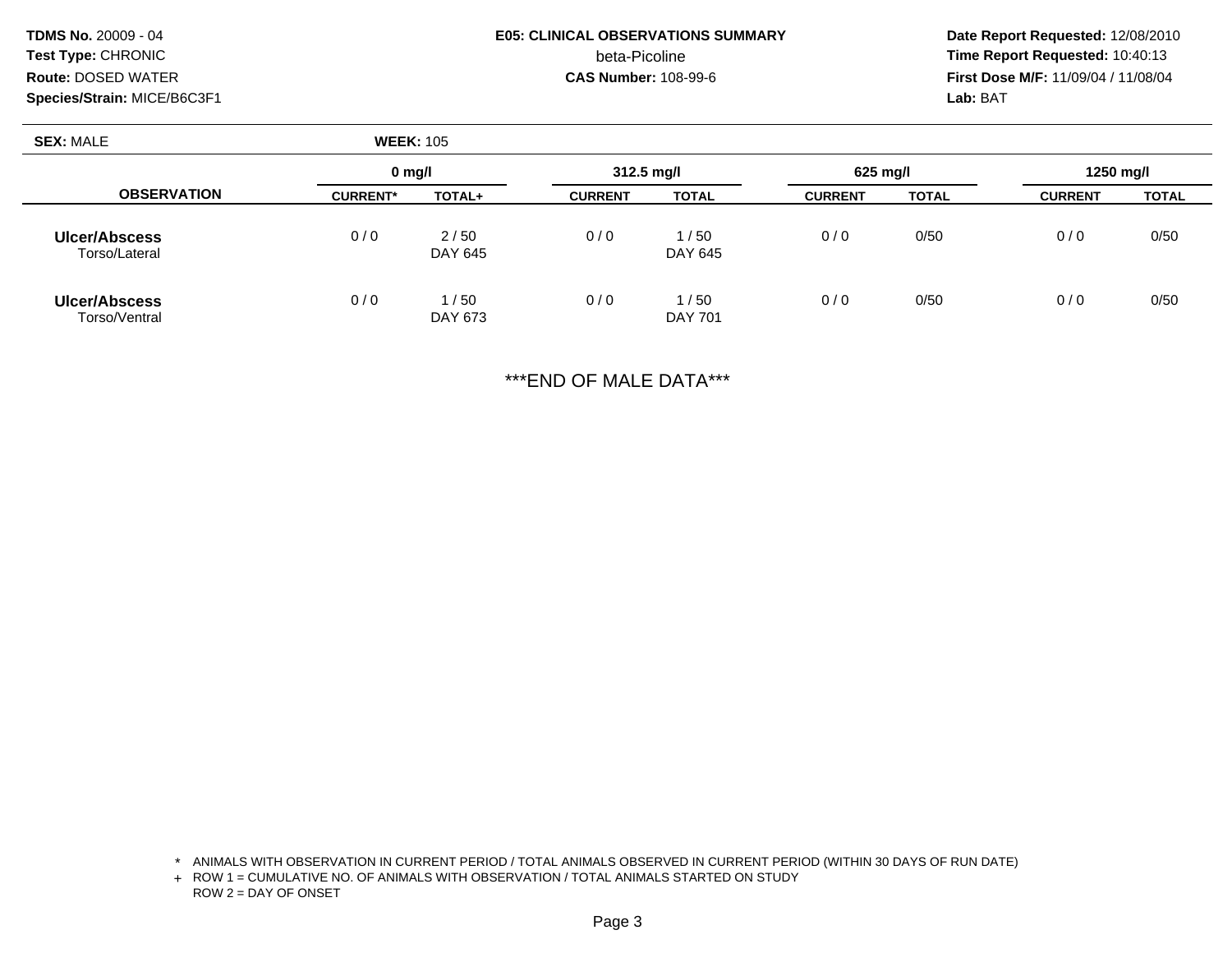**TDMS No.** 20009 - 04**Test Type:** CHRONIC**Route:** DOSED WATER

### **Species/Strain:** MICE/B6C3F1

# **E05: CLINICAL OBSERVATIONS SUMMARY**

# beta-Picoline<br>CAS Number: 108-99-6

 **Date Report Requested:** 12/08/2010 **Time Report Requested:** 10:40:13 **First Dose M/F:** 11/09/04 / 11/08/04<br>Lab: BAT **Lab:** BAT

| <b>SEX: FEMALE</b>           |                 | <b>WEEK: 105</b>  |                |                        |                |                        |                |                   |
|------------------------------|-----------------|-------------------|----------------|------------------------|----------------|------------------------|----------------|-------------------|
| <b>OBSERVATION</b>           | $0$ mg/l        |                   | 312.5 mg/l     |                        | 625 mg/l       |                        | 1250 mg/l      |                   |
|                              | <b>CURRENT*</b> | TOTAL+            | <b>CURRENT</b> | <b>TOTAL</b>           | <b>CURRENT</b> | <b>TOTAL</b>           | <b>CURRENT</b> | <b>TOTAL</b>      |
| <b>Diarrhea</b>              | 0/0             | 0/50              | 0/0            | 1/50<br>DAY 505        | 0/0            | 0/50                   | 0/0            | 0/50              |
| <b>Eye Abnormality</b>       | 0/0             | $2/50$<br>DAY 617 | 0/0            | 1/50<br>DAY 645        | 0/0            | 3/50<br>DAY 533        | 0/0            | 1/50<br>DAY 645   |
| <b>Hindlimb Splay</b>        | 0/0             | 0/50              | 0/0            | 0/50                   | 0/0            | 0/50                   | 0/0            | 1/50<br>DAY 645   |
| <b>Mass</b><br>Appendage     | 0/0             | $2/50$<br>DAY 589 | 0/0            | 1/50<br><b>DAY 477</b> | 0/0            | 3/50<br><b>DAY 589</b> | 0/0            | 1/50<br>DAY 701   |
| <b>Mass</b><br>Head          | 0/0             | 1/50<br>DAY 673   | 0/0            | $2/50$<br>DAY 533      | $0/0$          | 1/50<br>DAY 645        | 0/0            | $2/50$<br>DAY 617 |
| <b>Mass</b><br>Torso/Dorsal  | 0/0             | 1/50<br>DAY 589   | 0/0            | 0/50                   | 0/0            | 0/50                   | 0/0            | 0/50              |
| <b>Mass</b><br>Torso/Lateral | 0/0             | 1/50<br>DAY 673   | 0/0            | 3/50<br>DAY 561        | 0/0            | 1/50<br>DAY 673        | 0/0            | 1/50<br>DAY 617   |
| <b>Mass</b><br>Torso/Ventral | 0/0             | 0/50              | 0/0            | 0/50                   | 0/0            | 0/50                   | 0/0            | 1/50<br>DAY 617   |

\* ANIMALS WITH OBSERVATION IN CURRENT PERIOD / TOTAL ANIMALS OBSERVED IN CURRENT PERIOD (WITHIN 30 DAYS OF RUN DATE)